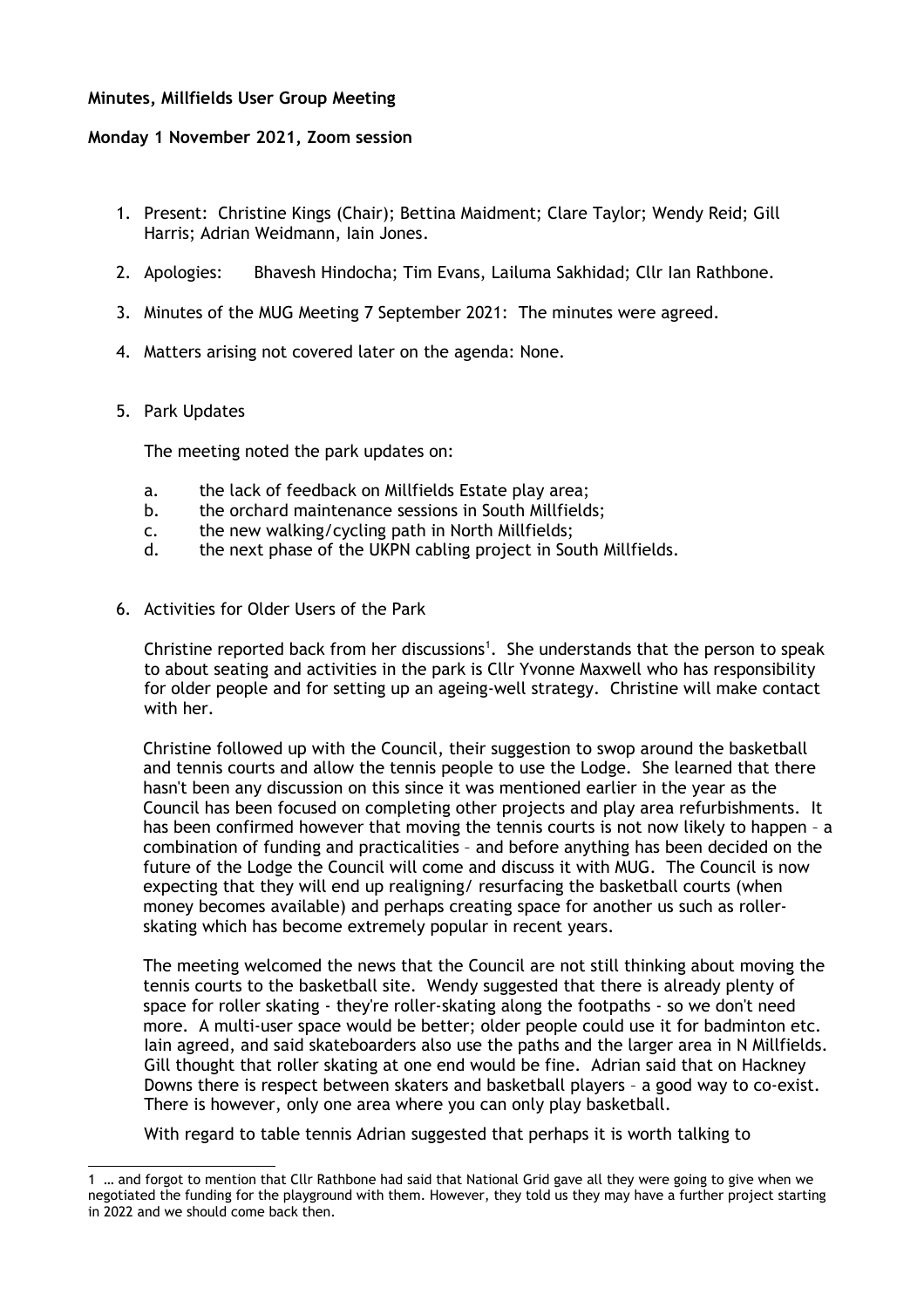GroundWork. There was a discussion as to whether a table tennis table had to be on concrete, whether gravel could be used, and whether it is possible to avoid asphalting. Gill reported that Cllr Woodley had said that the Stoke Newington Common table doesn't have asphalting, instead they move it around so that the ground doesn't get too damaged – although she also said that this isn't the Council's preferred way of doing it.

It was agreed to go back to the Council with some proposals and give them an opportunity to respond. If that doesn't work then we'll try and get support from ETTA. Anne Donoghue will follow this up if necessary, though Christine will speak to Councillor Maxwell (both about the table tennis table and boules). Adrian will put a small document together about them - space requirements, photos, what it could be like etc. It was suggested that Adrian and Alex could work on this project together - Bettina will put them in touch with each other by email.

Bettina suggested siting the boules where the woodchip is to be moved from by the front wall of the electricity sub-station. With some planting to make it look nice everyone agreed that this could be a good place.

7. Tree circle cinema: Saturday 25 June 2022

The meeting felt that Bhavesh had done a great job in getting the funding for the cinema event. There was also unanimous support for the idea of a local film festival as Bhavesh had suggested and for getting children at Millfields School involved in a film. Christine suggested Ian Phillips' film about our section of the River Lea could be included.

Iain said that he has a neighbour who plays acoustic music and could be worth putting forward. Iain doesn't have time to volunteer on project management but will speak to his partner who may have time. As Bhavesh is the point man, Iain can feed into him with contacts - film-makers, musicians etc. Iain agreed to contact Bhavesh directly.

Everyone present agreed it would be a good idea to organise a community fun day. The Playbus has been in the park on previous park days. Bettina will ask her children for ideas for older children - the Playbus is more for toddlers. Anne and Wendy suggested Claire Kelly may have the contacts for organising it from previous events.

Things to try - juggling, slack lining etc - could be interesting. Adrian could do a happy sack-making workshop. Christine suggested unusual bikes to try, and face painting. It would be good to invite local organisations and traders but we may need a licence – Christine to ask the Council. Gill suggested giant boardgames.

Who could be responsible for organising and making everything mesh together - space, times, etc.?

Agreed that everyone would follow up by thinking about what contacts we have, and by speaking to various organisations to find who would be prepared to come along for no or minimal charge? Report back in December. Everyone to try and come back with at least one contact or proposal.

Wendy - there are so many schools around, but they don't seem to be involved in all this why not? Bettina said that they all use the park a lot, but have no time for organising anything.

8. Winter Tree planting

Christine said that the memorial plantings will mainly be done by the families with support from the Tree Musketeers.

The planting behind the electricity station will be end of January/ early February. The meeting agreed that the planting plan looked good – along the lines we had wanted.